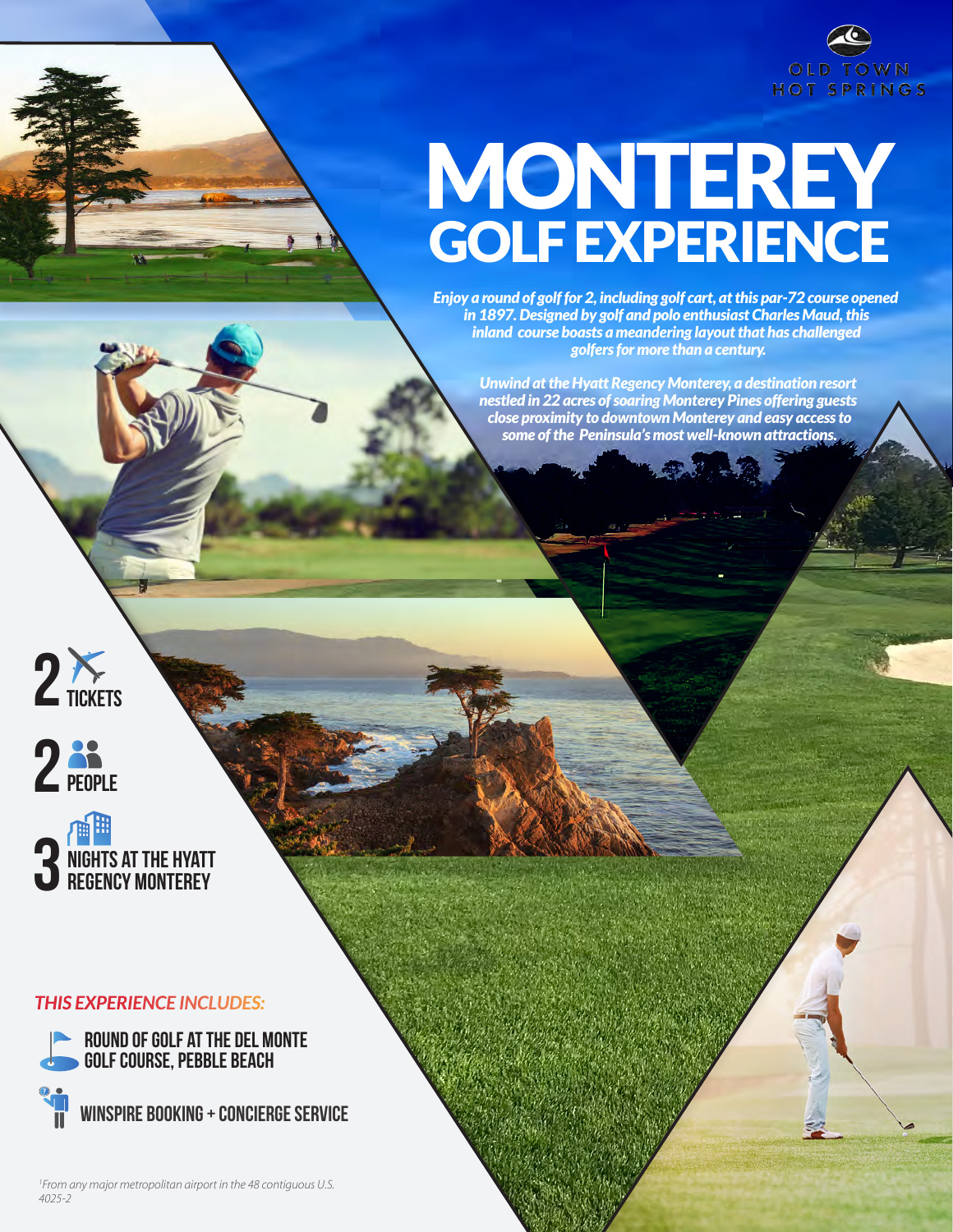# **Monterey Golf Experience**

## **Round of Golf on Del Monte Golf Course (Pebble Beach, CA), Golf Cart Rental, Hyatt Regency Monterey 3-Night Stay with Airfare for 2**

**This Experience Includes:**

- One round of golf for 2 including golf cart on the Del Monte Golf Course, Pebble Beach
- 3-night stay in a golf course view room at the Hyatt Regency Monterey
- Round-trip coach class airfare for 2 from within the 48 contiguous U.S. to San Francisco or San Jose, CA
- Winspire booking & concierge service

Monterey should be at the top of your list of picturesque regions to visit. This temperate central California beauty is full of lush, dramatic scenery. And this stretch of the California coastline boasts some of the most coveted fairways in the world.

#### **Del Monte™ Golf Course**

Enjoy **one round of golf for two including golf cart** on the Del Monte golf course. Originally designed as a nine-hole course by Charles E. Maud, it expanded to 18 holes in 1902 and promptly attracted the game's best players. The course's Del Monte Championship was so highly regarded that many considered the champion to be the best golfer in the state.

This classic course boasts a meandering layout that has challenged golfers for more than a century. Its famous small, well-protected greens and tree-lined fairways have been home to the California State Amateur Championship, the TaylorMade Pebble Beach Invitational, the Nature Valley First Tee Open, the Monterey Open and many other professional golf events throughout its acclaimed history. Its great traditions and beautiful challenges make it a special place to play. Reservations may be made a maximum of 60 days in advance. Some blackout dates apply.

#### **Hyatt Regency Monterey**

Enjoy a **3-night stay** in a **golf course view room** (King or double) at the Hyatt Regency Monterey Hotel & Spa on Del Monte Golf Course. A stay at this 4-star resort places you in the heart of Monterey, close to Fisherman's Wharf. The Hyatt is considered one of the most beautiful hidden jewels of Monterey.

Multi-million-dollar renovations elevate Monterey's largest luxury hotel to a new level of excellence. The spacious new lobby invites relaxation with an inviting fireplace and cozy seating areas - perfect for conversations or listening to live Jazz. Restyled accommodations redefine luxury with patios, flat screen TVs, walk-in rain showers and more.

Enjoy stunning golf course view and authentic Tuscan cuisine prepared with fresh California ingredients at TusCA Restaurant. Take a swim in one of two heated outdoor pools, stay active at the 24-hour StayFit fitness center, or take advantage of the jogging paths; bicycle trails and